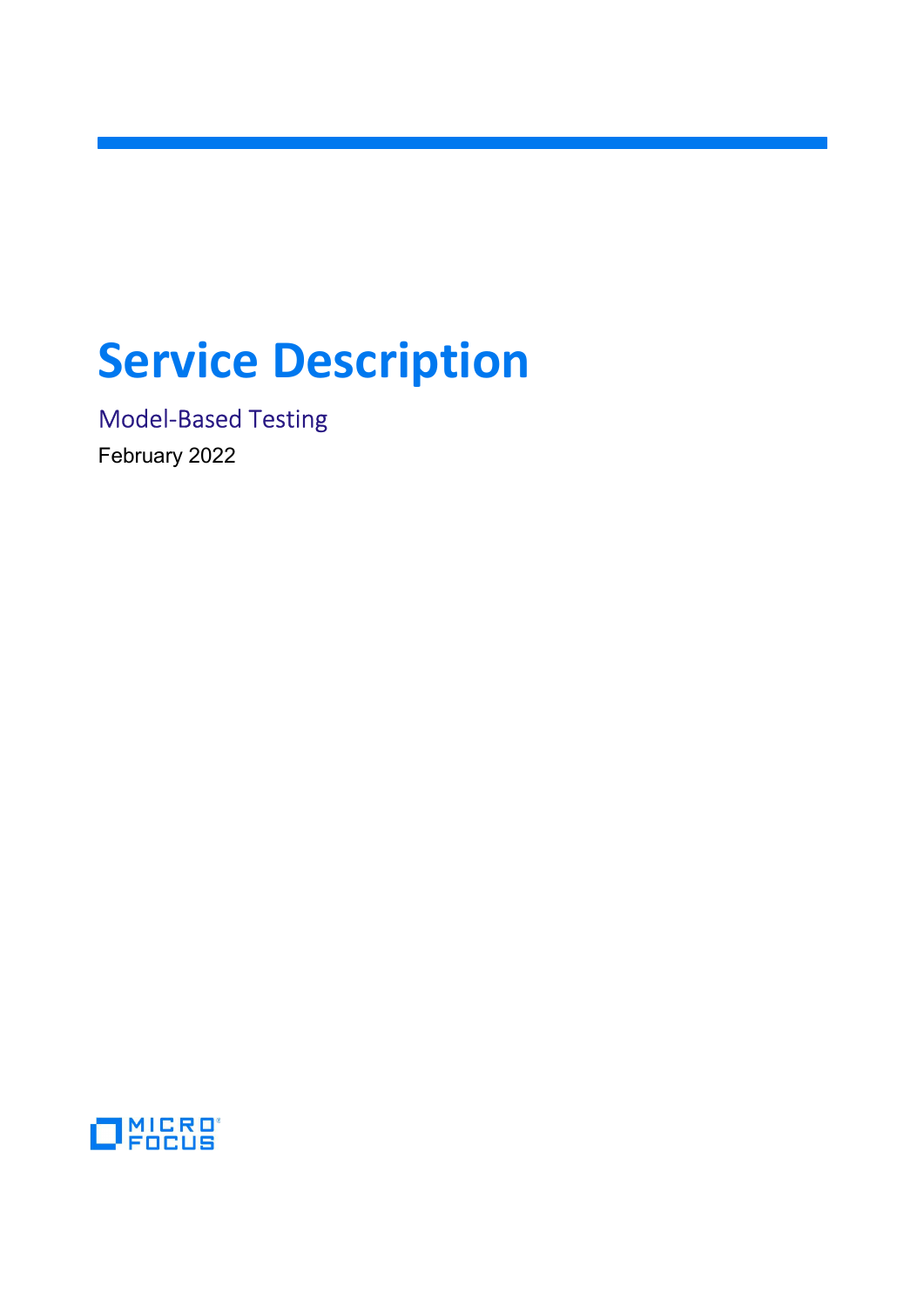# **Contents**

| 2.  |  |
|-----|--|
| 3.  |  |
| 4.  |  |
|     |  |
| 6.  |  |
| 7.  |  |
| 8.  |  |
| 9.  |  |
| 10. |  |
| 11. |  |
| 12. |  |

This Service Description describes the components and services included in Model-Based Testing on Softwareas-a-Service (which also may be referred to as "SaaS"). Unless otherwise agreed to in writing this Service Description is subject to the Micro Focus Customer Terms for Software-as-a-Service or the applicable Micro Focus Pass-Through Terms and represents the only binding terms governing Micro Focus International plc and its affiliates ("Micro Focus") respective obligations regarding its provision of this SaaS to the end-user customer. Any other descriptions of the features and functions of the SaaS, public statements, including advertisements, shall not be deemed as additional features or functionalities that Micro Focus is required to deliver.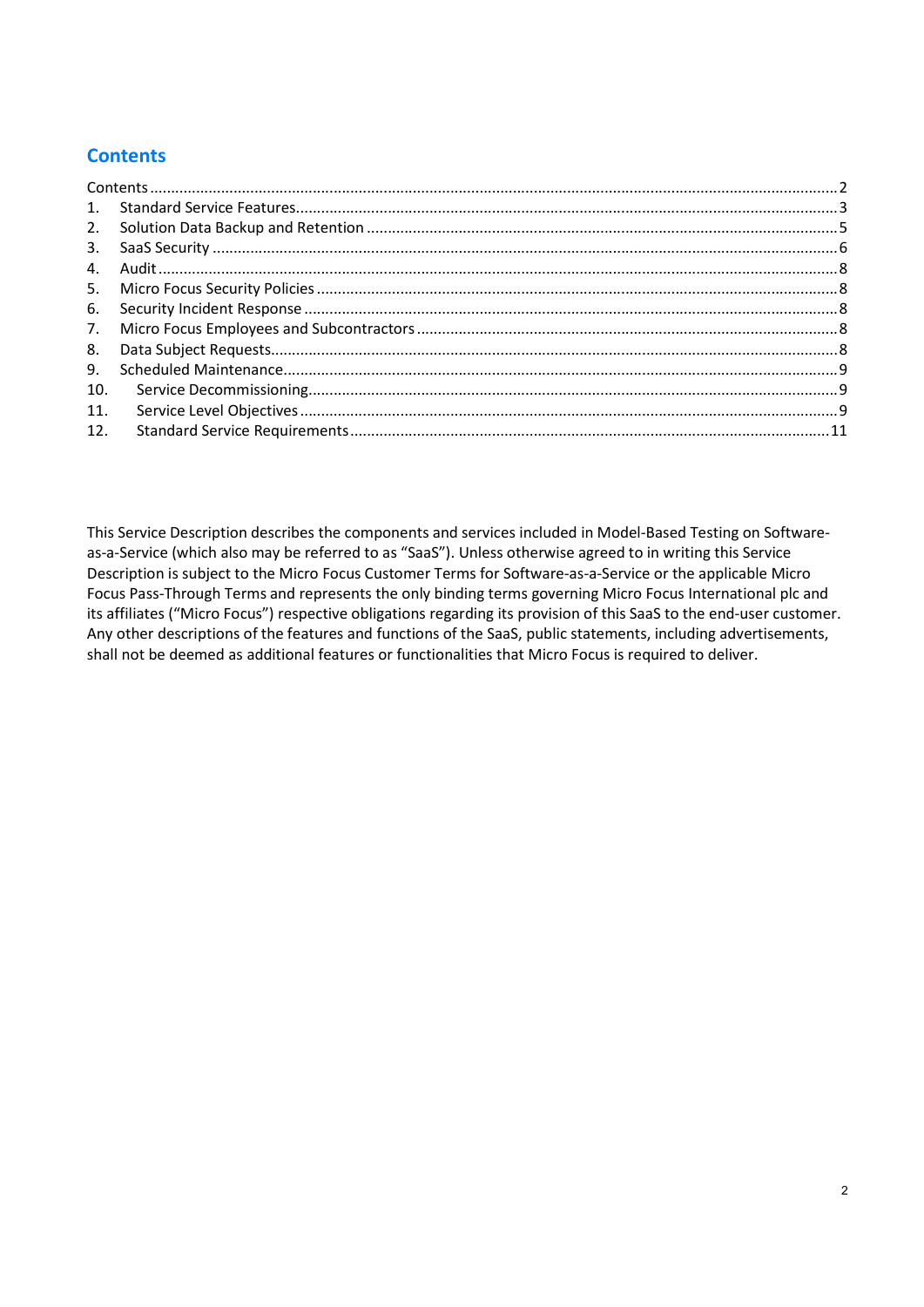# 1. Standard Service Features

## 1.1 High Level Summary

Model-Based Testing is remotely delivered engagement solutions that provide to a customer a managed, multitenant, environment of Model-Based Testing application. Micro Focus oversees the configuration and implementation of Model-Based Testing on SaaS and delivers ongoing infrastructure, application, and support service remotely.

## 1.2 SaaS service delivery components

| <b>SaaS Delivery Components:</b>                    |  |
|-----------------------------------------------------|--|
| One Model-Based Testing on SaaS production instance |  |

The above selected solution will be referred as either "ALM Model-Based Testing on SaaS", "ALM MBT on SaaS", "the SaaS application" or "the SaaS solution".

#### 1.3 SaaS operational services

| <b>Operational Services</b>          |  |
|--------------------------------------|--|
| <b>SSO</b> integration               |  |
| <b>Micro Focus Connect Core</b>      |  |
| Web services support                 |  |
| <b>External integrations support</b> |  |

 $V =$  Included | O = Optional for a fee

#### 1.4 Architecture Components

#### 1. Model-Based Testing

Micro Focus deploys the SaaS solution using shared infrastructure platform, monitors the system for 24x7 availability, and provides related 24x7 infrastructure support, including application version upgrades. The customer accesses The SaaS application through the Internet (HTTPS).

Onsite components are installed and configured by the customer or customer-contracted consultants. Micro Focus does not operate onsite components or third-party integrations on behalf of the customer and will not commit to any SLO for these services.

#### Standard\* configuration for Model-Based Testing

| <b>Property</b>          | Support value |
|--------------------------|---------------|
| System Availability      | 99.9% SLO     |
| <b>Available Tenants</b> | Up to $2$     |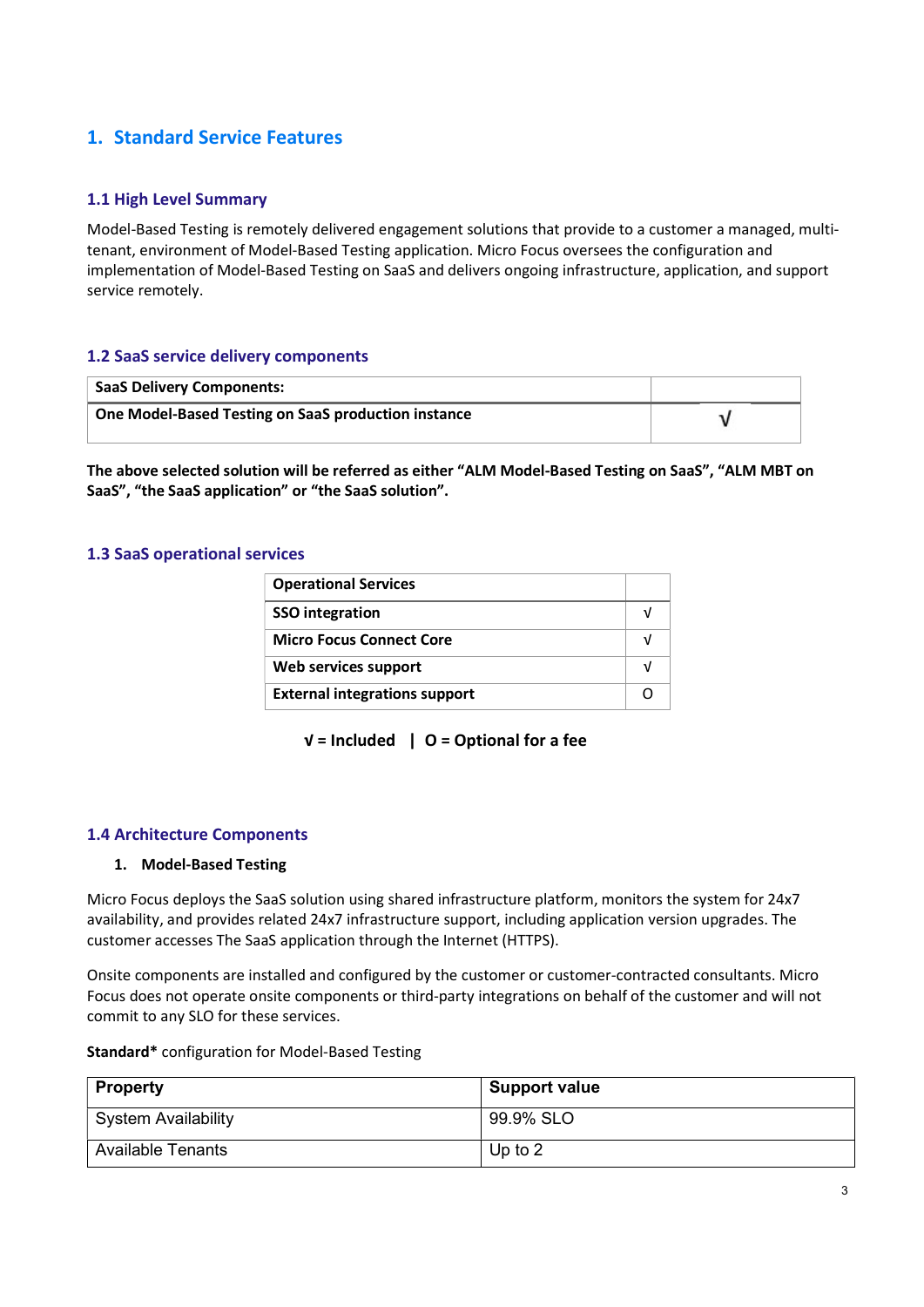| Storage                                                                                    | 300 GB |
|--------------------------------------------------------------------------------------------|--------|
| Pipeline Runs, Test Runs and Builds retention time   Up to 2 years or 20,000 pipeline runs |        |

#### 2. Micro Focus Connect Core on SaaS (MF Connect)

Micro Focus deploys Micro Focus Connect upon request via http://software.microfocus.com/myaccount/

Micro Focus Connect on SaaS uses a shared infrastructure platform. Micro Focus monitors the system for a 24x7 availability, and provides related 24x7 infrastructure support, including application version upgrades. The customer accesses Micro Focus Connect on SaaS application through the Internet (HTTPS). Micro Focus does not operate onsite components or third-party integrations on behalf of the customer and will not commit to any SLO for these services.

Standard\* configuration for Micro Focus Connect:

| Property                  | <b>Supported value</b>                                                              |
|---------------------------|-------------------------------------------------------------------------------------|
| <b>Connections</b>        | 12                                                                                  |
| Sync interval             | Minimum of 10 Minutes                                                               |
| <b>Project pairs</b>      | 12 connections with one single master to target pair, or less connections with more |
|                           | pairs                                                                               |
| <b>Audit log access</b>   | Access to Audit logs not older than 1 week                                          |
| <b>Storage limit</b>      | 50GB                                                                                |
| Sync items                | 60,000 (e.g. 5,000 per project pair)                                                |
| <b>Available RAM</b>      | $12$ GB                                                                             |
| <b>VPN tunnel support</b> | Not Supported                                                                       |
| <b>Connectors</b>         | ALM/QC, Octane, Jira and Azure DevOps. 3rd party to 3rd party synchronizations are  |
|                           | not included.                                                                       |

# 1.5 Application Administration

The Customer will access the SaaS application using a web browser and the URL provided to them. Once securely logged in, the Customer can perform administrative tasks such as adding and deleting users, adding users to projects, allocating hardware and running and scheduling performance tests.

# 1.6 Service Support

The Customer may contact Micro Focus through a variety of methods such as online support tickets or telephone. The Micro Focus Support Team will either provide support to the Customer directly or coordinate delivery of this support.

Online support is available at: http://software.microfocus.com/myaccount/

Micro Focus staffs and maintains a 24x7x365 Service Operations Center, which will be the single point of contact for all issues related to the support for The SaaS application on Software-as-a-Service for the Customer. The customer will maintain a list of authorized users who may contact Micro Focus for support. The customer's authorized users may contact Micro Focus for support via the Web portal or telephone 24 hours a day, 7 days a week.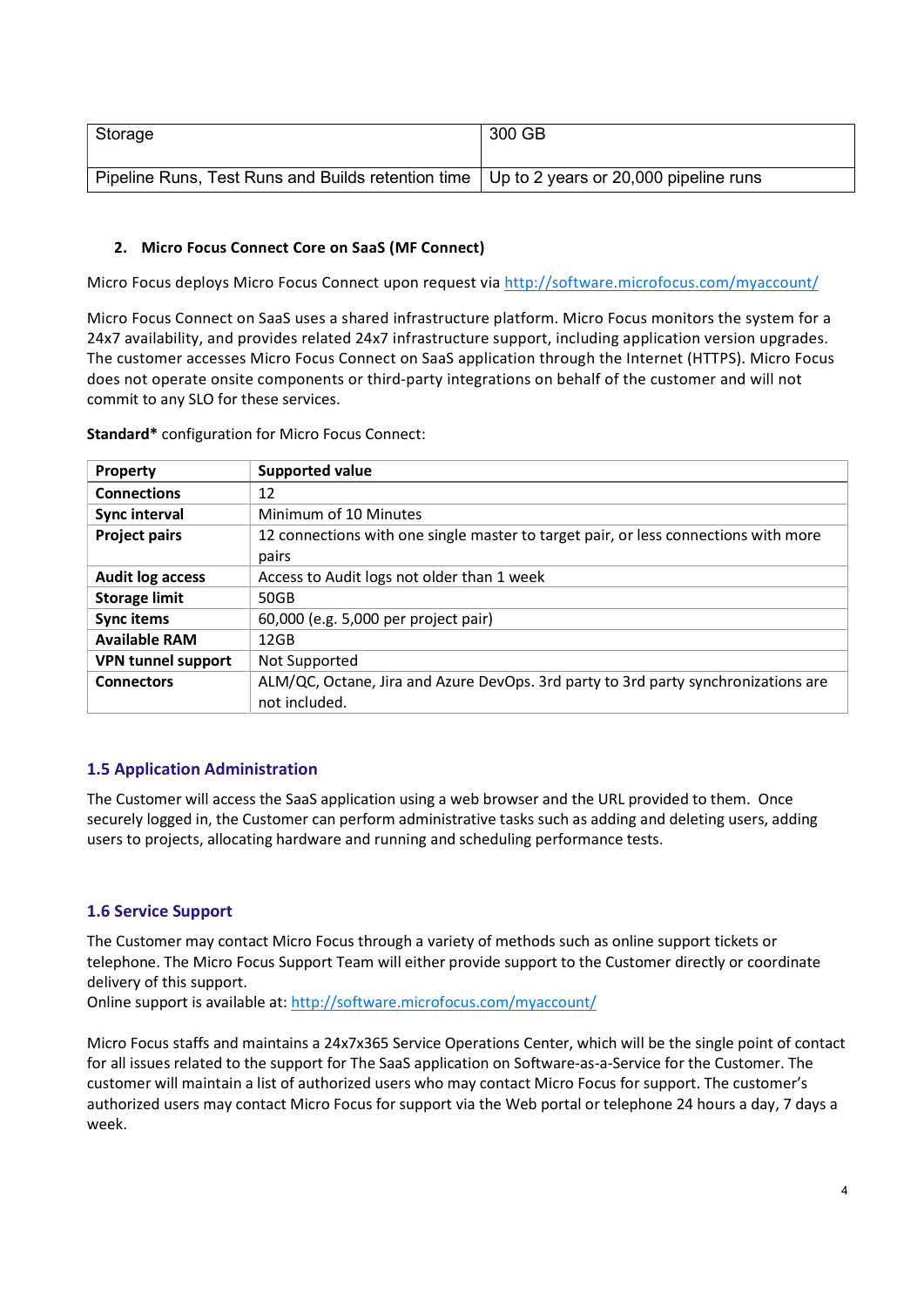Service Features:

- System Availability SLO of 99.9%
- Customer Success Manager Services
- Solution Expert Services
- Welcome Package
- Technical Enablement and Pre-recorded enablement videos
- Email and Online Notifications
- Version updates. Notification period according to notification timelines via email, release notes and help resources available
- Regular Service Reviews to review service quality and to provide feedback on improvements required
- Regular Adoption Reviews to plan how best to adopt product features and best practices based on your business objectives

# 1.7 Service Monitoring

Micro Focus monitors the SaaS application components 24x7 availability. Micro Focus uses a centralized notification system to deliver proactive communications about application changes, outages and scheduled maintenance. Alerts and notifications are available to the Customer online at: http://software.microfocus.com/myaccount/

## 1.8 Capacity and Performance Management

The architecture allows for addition of capacity to applications, databases and storage.

# 1.9 Operational Change Management

Micro Focus follows a set of standardized methodologies and procedures for efficient and prompt handling of changes to SaaS infrastructure and application, which enables beneficial changes to be made with minimal disruption to the service.

# 2. Solution Data Backup and Retention

The data backup and retention described in this section are part of Micro Focus's overall business continuity management practices designed to attempt to recover availability to Customer of the SaaS application and access to the SaaS application Customer data, following an outage or similar loss of service. The following types of Customer-specific data are included in the SaaS application database that resides in the Micro Focus SaaS environment: Customer inserted data (for example attachments, scripts, documents and files).

The Data Backup Frequency is one (1) day and Micro Focus performs that daily backup of the SaaS application database (including configuration data). The Backup Retention Time is seven (7) days, meaning Micro Focus retains each daily backup for the most recent seven (7) days ("Data Retention Time").

Micro Focus's standard storage and backup measures are Micro Focus's only responsibility regarding the retention of this data, despite any assistance or efforts provided by Micro Focus to recover or restore Customer's data. Customer may request via a service request for Micro Focus to attempt to restore such data from Micro Focus's most current backup. Micro Focus will be unable to restore any data not included in the database (not properly entered by the user, or lost or corrupted etc.) at the time of backup or if Customer´s request comes after the Data Retention Time of such backup.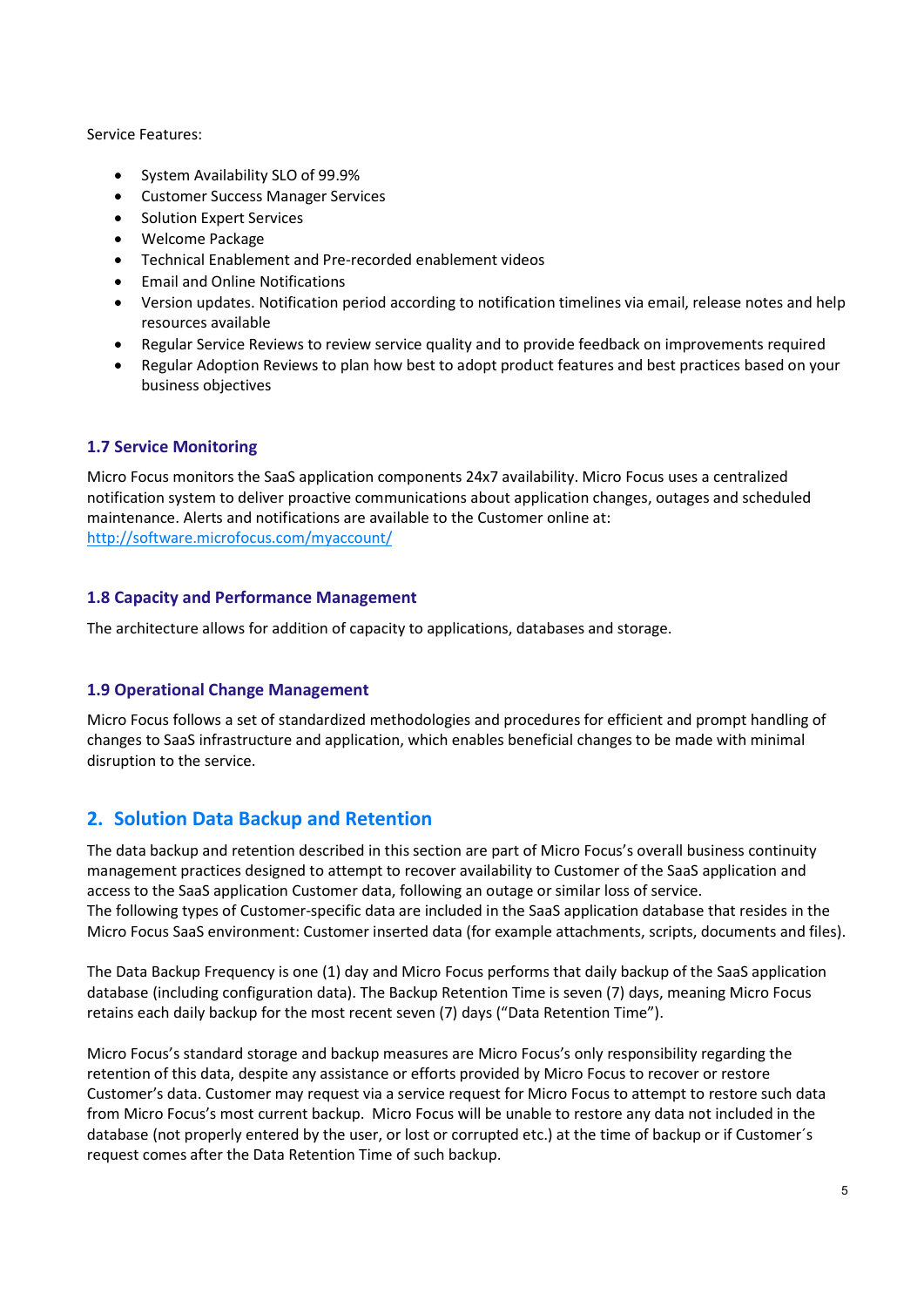## 2.1 Disaster Recovery

#### 1. Business Continuity Plan

Micro Focus SaaS continuously evaluates different risks that might affect the integrity and availability of Micro Focus SaaS. As part of this continuous evaluation, Micro Focus SaaS develops policies, standards and processes that are implemented to reduce the probability of a continuous service disruption. Micro Focus documents its processes in a business continuity plan ("BCP") which includes a disaster recovery plan ("DRP"). Micro Focus utilizes the BCP to provide core Micro Focus SaaS and infrastructure services with minimum disruption. The DRP includes a set of processes that Micro Focus SaaS implements and tests Micro Focus SaaS recovery capabilities to reduce the probability of a continuous service interruption in the event of a service disruption.

Model-Based Testing on SaaS is implemented using AWS technology service stack in a redundant mode over two availability zones ("AZs"). Each AZ is designed to be insulated from failures in other AZs. The DRP's target is to provide restoration of the Micro Focus SaaS within twelve (12) hours following Micro Focus's declaration of a disaster; excluding, however, a disaster or multiple disasters causing the compromise of data centers in the separate AZs simultaneously, and excluding non-production environments.

#### 2. Backups

Micro Focus SaaS performs both on-site and off-site backups with a 24 hours recovery point objective (RPO). Backup cycle occurs daily where a local copy of production data is replicated on-site between two physically separated storage instances. The backup includes a snapshot of production data along with an export file of the production database. The production data is then backed up at a remote site. Micro Focus uses storage and database replication for its remote site backup process. The integrity of backups are validated by (1) real time monitoring of the storage snapshot process for system errors, (2) validating CHECKSUM at the end of a backup process to assure the same number of bits exists on both source and destination storage systems, and (3) and annual restoration of production data from an alternate site to validate both data and restore flows integrity.

# 3. SaaS Security

Micro Focus maintains an information and physical security program designed to protect the confidentiality, availability and integrity of Customer Personal Data and confidential information (the "Micro Focus Security Program").

#### 3.1 Technical and Organizational Measures

This section describes Micro Focus´s standard technical and organizational measures, controls and procedures, which are intended to help protect the Customer-provided SaaS Data.

Micro Focus regularly tests and monitors the effectiveness of its controls and procedures. No security measures are or can be completely effective against all security threats, present and future, known and unknown. The measures set forth in this section may be modified by Micro Focus, but represent a minimum standard. Customer remains responsible for determining the sufficiency of these measures.

#### 3.2 Physical Access Controls

Micro Focus maintains physical security standards designed to prohibit unauthorized physical access to the Micro Focus equipment and facilities used to provide SaaS and include Micro Focus data centers and data centers operated by third parties. This is accomplished through the following practices:

presence of on-site security personnel on a 24x7 basis;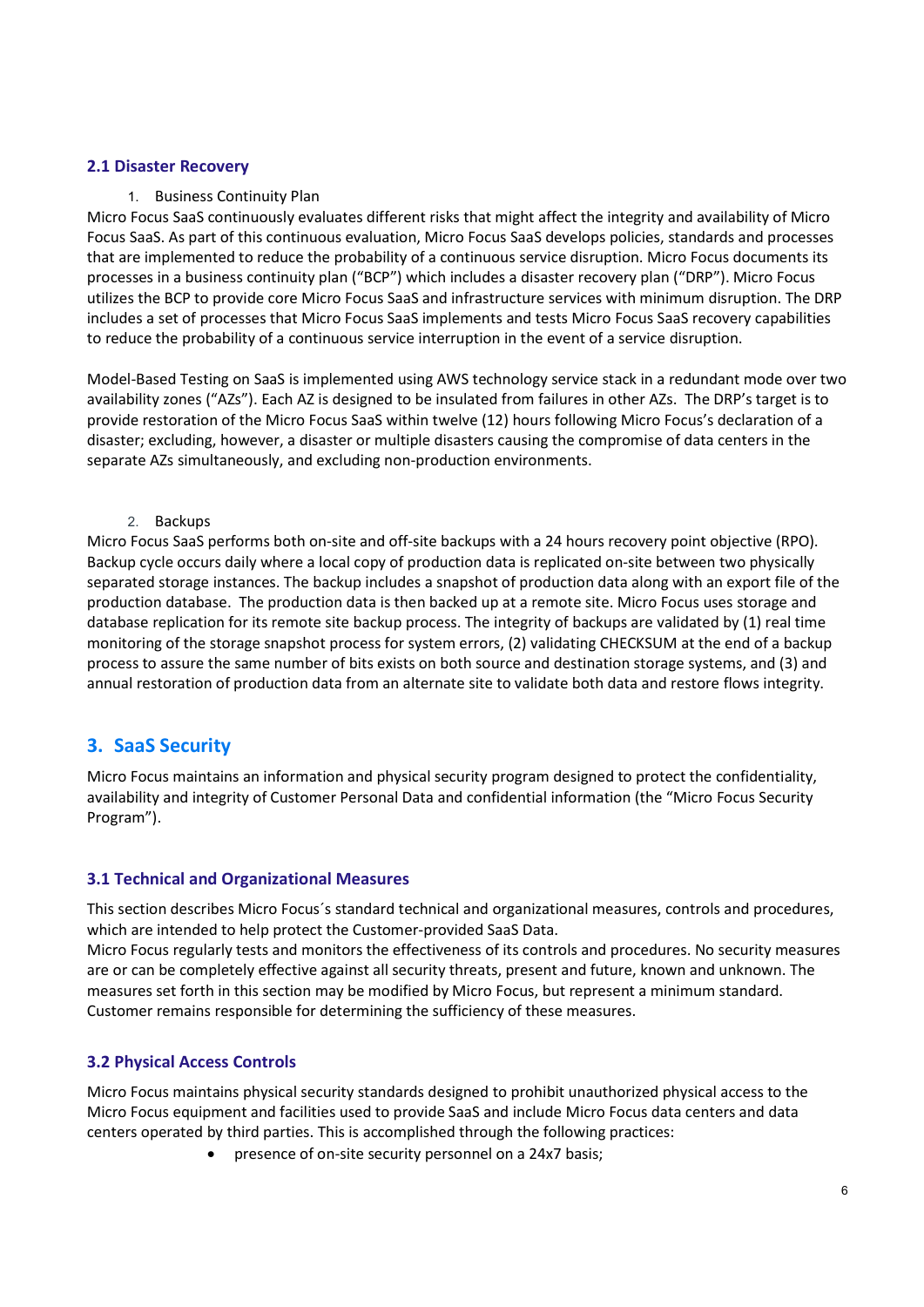- use of intrusion detection systems;
- use of video cameras on access points and along perimeter;
- Micro Focus employees, subcontractors and authorized visitors are issued identification cards that must be worn while on premises;
- monitoring access to Micro Focus facilities, including restricted areas and equipment within facilities;
- maintaining an audit trail of access.

# 3.3 Access Controls

Micro Focus maintains the following standards for access controls and administration designed to make Customer-provided SaaS Data accessible only by authorized Micro Focus personnel who have a legitimate business need for such access:

- secure user identification and authentication protocols;
- authentication of Micro Focus personnel in compliance with Micro Focus standards and in accordance with ISO27001 requirements for segregation of duties;
- Customer provided SaaS data is accessible only by authorized Micro Focus personnel who have a legitimate business need for such access, with user authentication, sign-on and access controls;
- employment termination or role change is conducted in a controlled and secured manner;
- administrator accounts should only be used for the purpose of performing administrative activities;
- each account with administrative privileges must be traceable to a uniquely-identifiable individual;
- all access to computers and servers must be authenticated and within the scope of an employee's job function;
- collection of information that can link users to actions in the Micro Focus SaaS environment;
- collection and maintenance of log audits for the application, OS, DB, network and security devices according to the baseline requirements identified;
- restriction of access to log information based on user roles and the "need-to-know;" and
- prohibition of shared accounts.

# 3.4 Availability Controls

Micro Focus´s business continuity management process includes a rehearsed method of restoring the ability to supply critical services upon a service disruption. Micro Focus's continuity plans cover operational shared infrastructure such as remote access, active directory, DNS services, and mail services. Monitoring systems are designed to generate automatic alerts that notify Micro Focus of events such as a server crash or disconnected network.

Controls regarding disruption prevention include:

- uninterruptible power supplies (UPS) and backup power generators;
- at least two independent power supplies in the building; and
- robust external network connectivity infrastructure.

# 3.5 Data Segregation

Micro Focus SaaS environments are segregated logically by Micro Focus SaaS access control mechanisms. Internet-facing devices are configured with a set of access control lists (ACLs), which are designed to prevent unauthorized access to internal networks. Micro Focus uses security solutions on the perimeter level such as: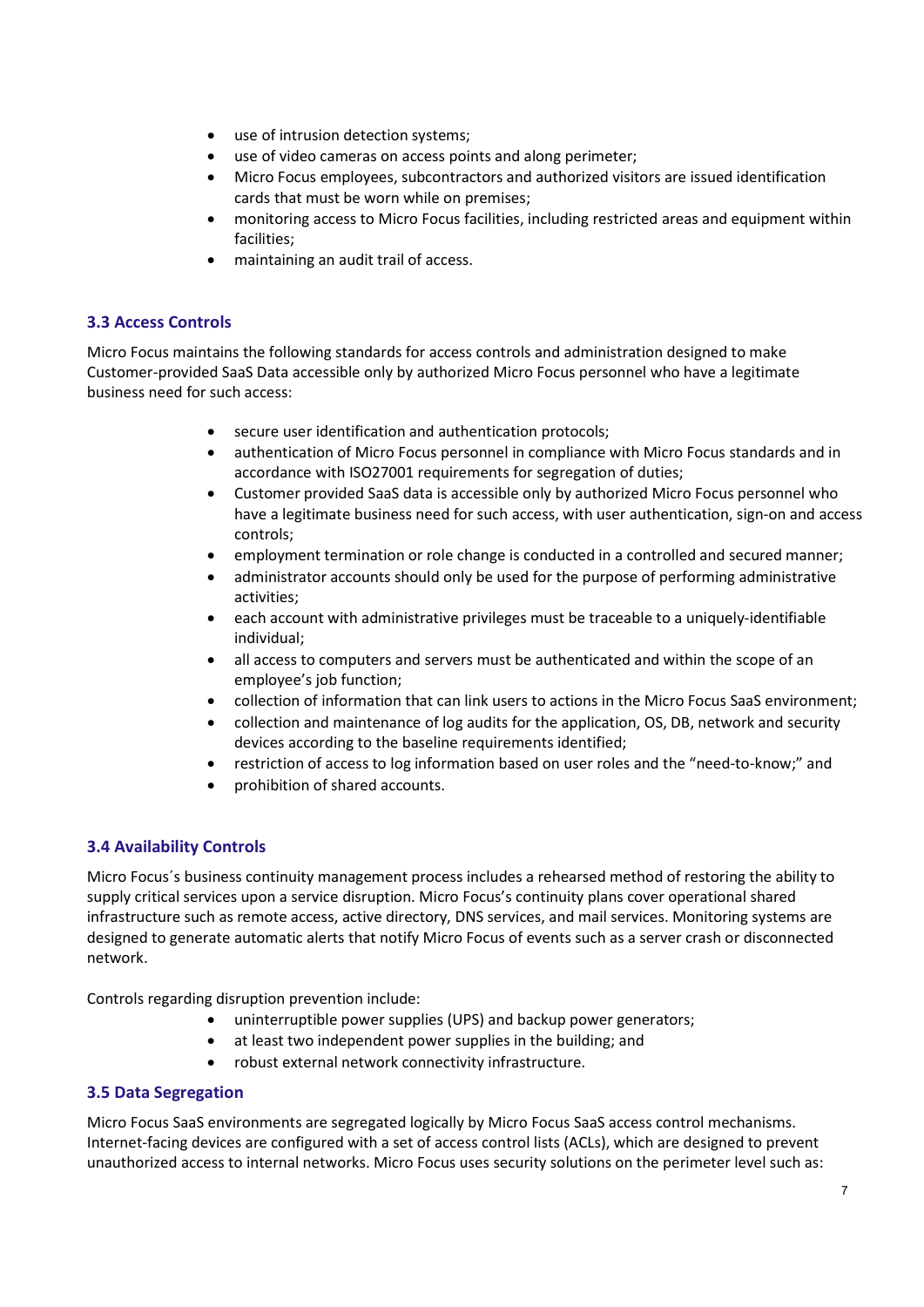firewalls, IPS/IDS, proxies and content based inspection in order to detect hostile activity in addition to monitoring the environment's health and availability.

#### 3.6 Data Encryption

Micro Focus SaaS uses industry standard techniques to encrypt Customer-provided SaaS Data in transit. All inbound and outbound traffic to the external network is encrypted.

# 4. Audit

Micro Focus appoints an independent third party to conduct an annual audit of the applicable policies used by Micro Focus to provide the applicable SaaS solution. A summary report or similar documentation will be provided to Customer upon request. Subject to the execution of Micro Focus's standard confidentiality agreement, Micro Focus agrees to respond to a reasonable industry standard information security questionnaire concerning its information and physical security program specific to Micro Focus SaaS provided pursuant to the applicable Supporting Material no more than once per year. Such information security questionnaire will be considered Micro Focus Confidential Information.

#### 5. Micro Focus Security Policies

Micro Focus conducts annual reviews of its policies around the delivery of SaaS against ISO 27001. Micro Focus regularly re-evaluates and updates its information and physical security program as the industry evolves, new technologies emerge or new threats are identified.

#### 6. Security Incident Response

In the event Micro Focus confirms a security incident resulted in the loss, unauthorized disclosure or alteration of Customer-provided SaaS Data ("Security Incident"), Micro Focus will notify Customer of the Security Incident and work to mitigate the impact of such Security Incident. Should Customer believe that there has been unauthorized use of Customer's account, credentials, or passwords, Customer must immediately notify Micro Focus Security Operations Center via softwaresoc@microfocus.com.

# 7. Micro Focus Employees and Subcontractors

Micro Focus requests that all employees involved in the processing of Customer-provided SaaS Data are authorized personnel with a need to access the Customer-provided SaaS Data, are bound by appropriate confidentiality obligations and have undergone appropriate training in the protection of customer data. Micro Focus requests that any affiliate or third party subcontractor involved in processing Customer-provided SaaS Data enters into a written agreement with Micro Focus, which includes confidentiality obligations substantially similar to those contained herein and appropriate to the nature of the processing involved.

#### 8. Data Subject Requests

Micro Focus will, within three (3) business days of receipt, refer to Customer any queries from data subjects in connection with Customer-provided SaaS Data.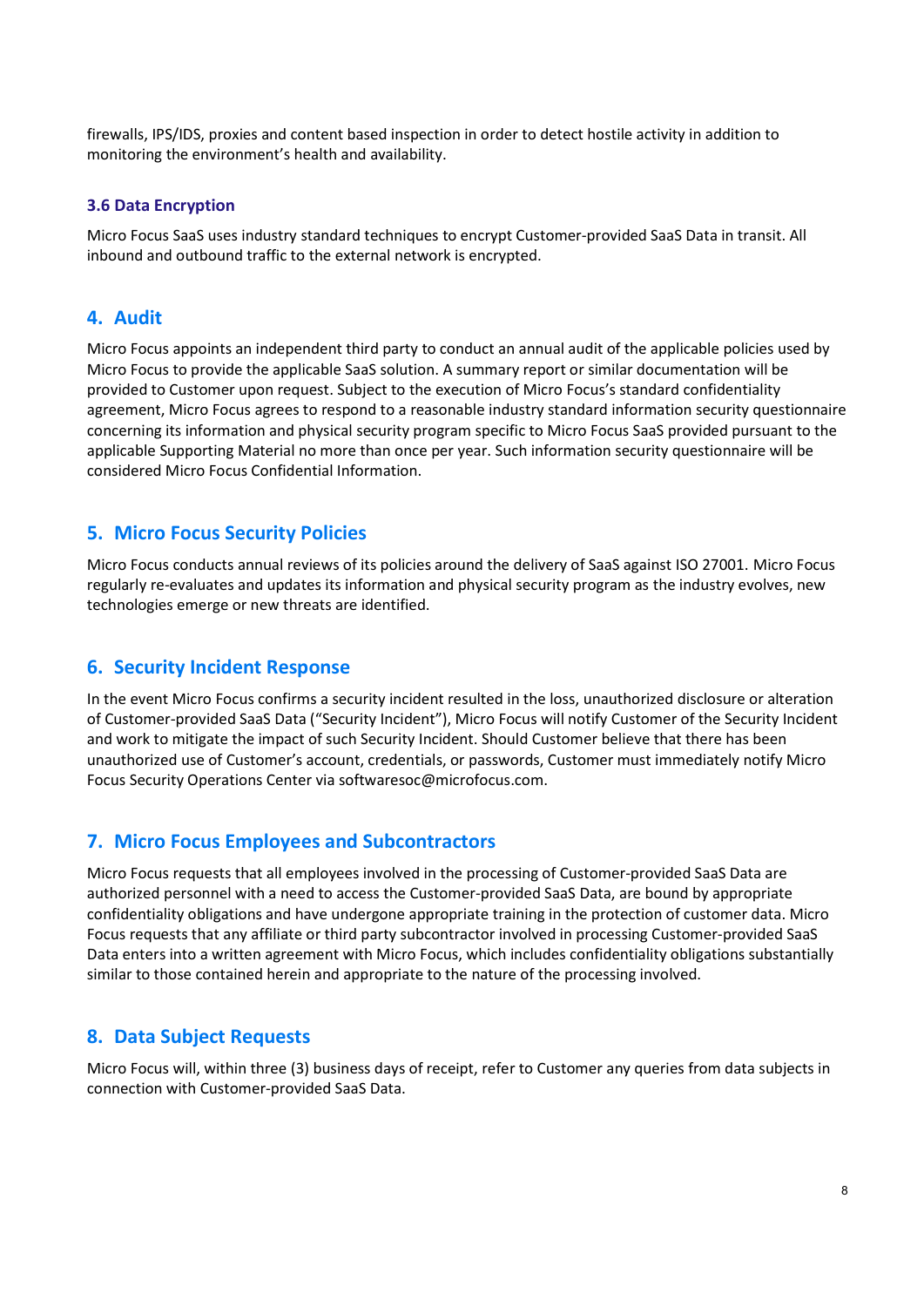# 9. Scheduled Maintenance

To enable Customers to plan for scheduled maintenance by Micro Focus, Micro Focus reserves predefined timeframes to be used on an as-needed basis. Micro Focus reserves a weekly two (2) hours window (Sunday 00:00 to 02:00 Pacific Standard Time) and one (1) monthly four (4) hour window (Sunday in the 00:00 to 08:00 Pacific Standard Time block). These windows will be used on an as-needed basis.

Planned windows will be scheduled at least two (2) weeks in advance when Customer action is required, or at least four (4) days in advance otherwise.

## 9.1 Scheduled Version Updates

 "SaaS Upgrades" are defined as both major version updates, minor version updates and binary patches applied by Micro Focus to Customer's SaaS application solution in production. These may or may not include new features or enhancements. Micro Focus determines whether and when to develop, release and apply any SaaS Upgrade.

Customer is entitled to SaaS Upgrades as part of The SaaS application service unless the SaaS Upgrade introduces new functionality that Micro Focus offers on an optional basis for an additional fee.

Micro Focus will use the Scheduled Maintenance windows defined above to apply the most recent service packs and hot fixes and to perform upgrade to minor versions of the SaaS application solution. To enable Customers to plan for scheduled major version updates by Micro Focus, Micro Focus will be scheduling major version updates at least two (2) weeks in advance.

# 10. Service Decommissioning

Customer may cancel Micro Focus SaaS by providing Micro Focus with sixty (60) days written notice prior to the expiration of the SaaS Order Term ("Cancellation"). Such Cancellation shall be effective upon the last day of the then current SaaS Order Term. Upon Cancellation, expiration, or termination of the SaaS Order Term, Micro Focus may disable all Customer access to the SaaS solution, and Customer shall promptly return to Micro Focus (or at Micro Focus's request destroy) any Micro Focus Materials.

Micro Focus will make available to Customer such data in the format generally provided by Micro Focus. The target timeframe is set forth below in the Termination Data Retrieval Period SLO section. After such time, Micro Focus shall have no obligation to maintain or provide any such data, which will be deleted in the ordinary course.

# 11. Service Level Objectives

Micro Focus provides clear, detailed, and specific Service Level Objectives (SLOs) for the services that SaaS provides to its customers. These SLOs are targets used by Micro Focus to deliver the service and are provided as guidelines. They in no way create a legal requirement or obligation for Micro Focus to always meet these objectives.

Micro Focus will provide self-service access to Customer to the Service Level Objectives data online at https://home.software.microfocus.com/myaccount/slo/

#### 1. Solution Provisioning Time SLO

Solution Provisioning is defined as the SaaS solution being available for access over the internet. Micro Focus targets to make The SaaS solution available within one (1) business days of the customer's purchase order (PO) being booked within the Micro Focus order management system.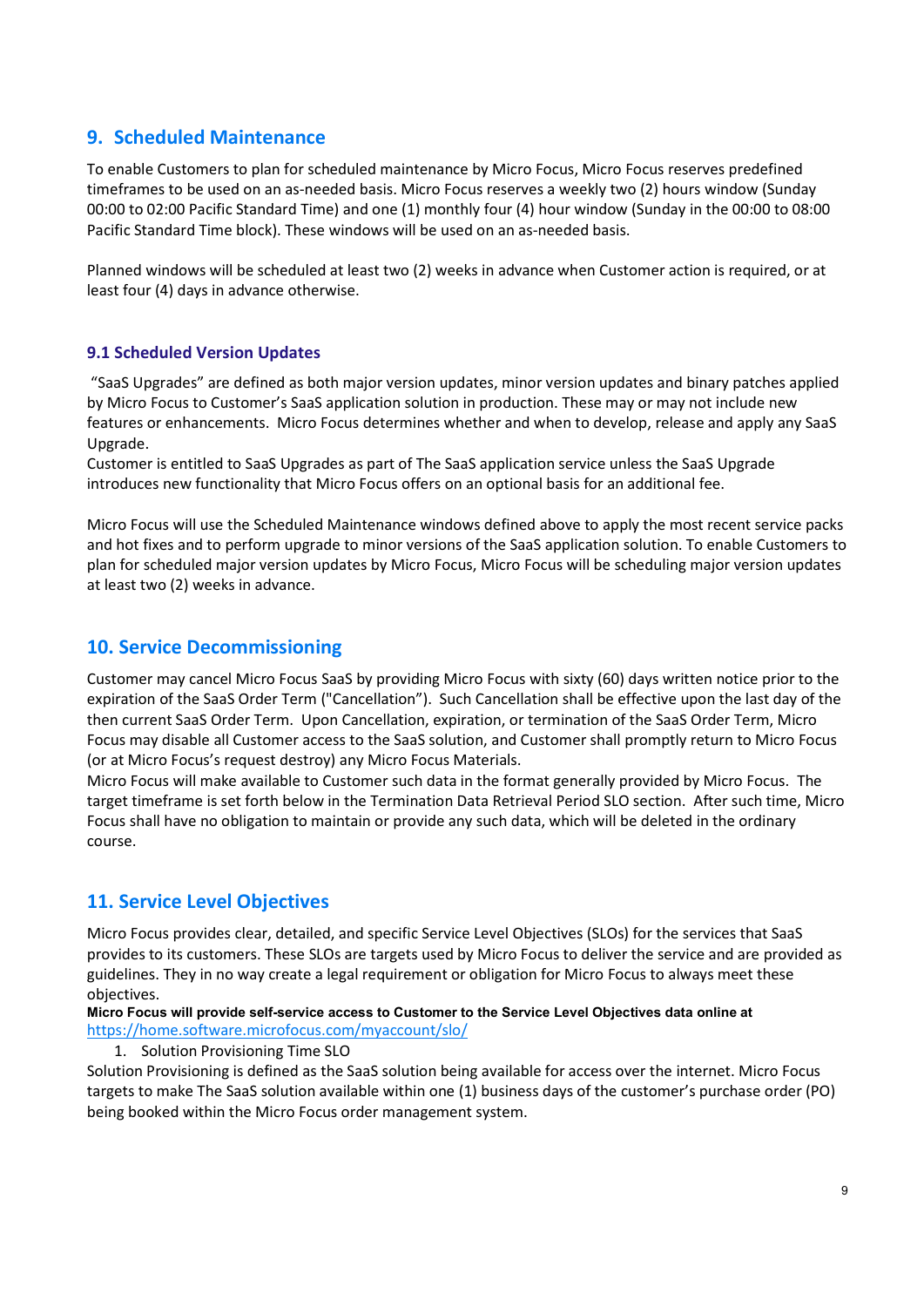Customer is responsible for installing and configuring any additional onsite components for his applications. Any onsite components of the solution are not in scope of the Solution Provisioning Time SLO. Additionally, the import of Customer data into the application is not in scope of the Solution Provisioning Time SLO.

## 2. Solution Availability SLO

Solution Availability is defined as the SaaS production application being available for access and use by Customer and its Authorized Users over the Internet. Micro Focus will provide Customer access to the production application on a twenty-four hour, seven days a week (24x7) basis at a rate of 99.9 % ("Solution Uptime").

3. Measurement Method

Solution Uptime shall be measured by Micro Focus using Micro Focus monitoring software running from a minimum of four global locations with staggered timing.

On a quarterly basis, Solution Support Uptime will be measured using the measurable hours in the quarter (total time minus planned downtime, including maintenance, upgrades, etc.) as the denominator. The numerator is the denominator value minus the time of any outages in the quarter (duration of all outages combined) to give the percentage of available uptime (2,198 actual hours available / 2,200 possible available hours = 99.9% availability).

An "outage" is defined as two consecutive monitor failures within a five-minute period, lasting until the condition has cleared.

## Boundaries and Exclusions

Solution Uptime shall not apply to any of the following exceptions:

- Overall Internet congestion, slowdown, or unavailability
- Unavailability of generic Internet services (e.g. DNS servers) due to virus or hacker attacks
- **Force majeure events as described in the terms of the SaaS agreement**
- Actions or omissions of Customer (unless undertaken at the express direction of Micro Focus) or third parties beyond the control of Micro Focus
- Unavailability due to Customer equipment or third-party computer hardware, software, or network infrastructure not within the sole control of Micro Focus
- Scheduled Maintenance
- Scheduled Version Updates

# 11.1 Online Support Availability SLO

Online Support Availability is defined as the Micro Focus SaaS support portal

https://home.software.microfocus.com/myaccount/ being available for access and use by Customer and its Authorized Users over the Internet. Micro Focus targets to provide Customer access to the Micro Focus SaaS support portal on a twenty-four hour, seven days a week (24x7) basis at a rate of 99.9% ("Online Support Uptime").

1. Measurement Method

Online Support Uptime shall be measured by Micro Focus using Micro Focus monitoring software running from a minimum of four global locations with staggered timing.

On a quarterly basis, Online Support Uptime will be measured using the measurable hours in the quarter (total time minus planned downtime, including maintenance, upgrades, etc.) as the denominator. The numerator is the denominator value minus the time of any outages in the quarter (duration of all outages combined) to give the percentage of available uptime (2,198 actual hours available / 2,200 possible available hours = 99.9 availability).

An "outage" is defined as two consecutive monitor failures within a five-minute period, lasting until the condition has cleared.

2. Boundaries and Exclusions

Online Support Uptime shall not apply to any of the following exceptions:

- Overall Internet congestion, slowdown, or unavailability
- Unavailability of generic Internet services (e.g. DNS servers) due to virus or hacker attacks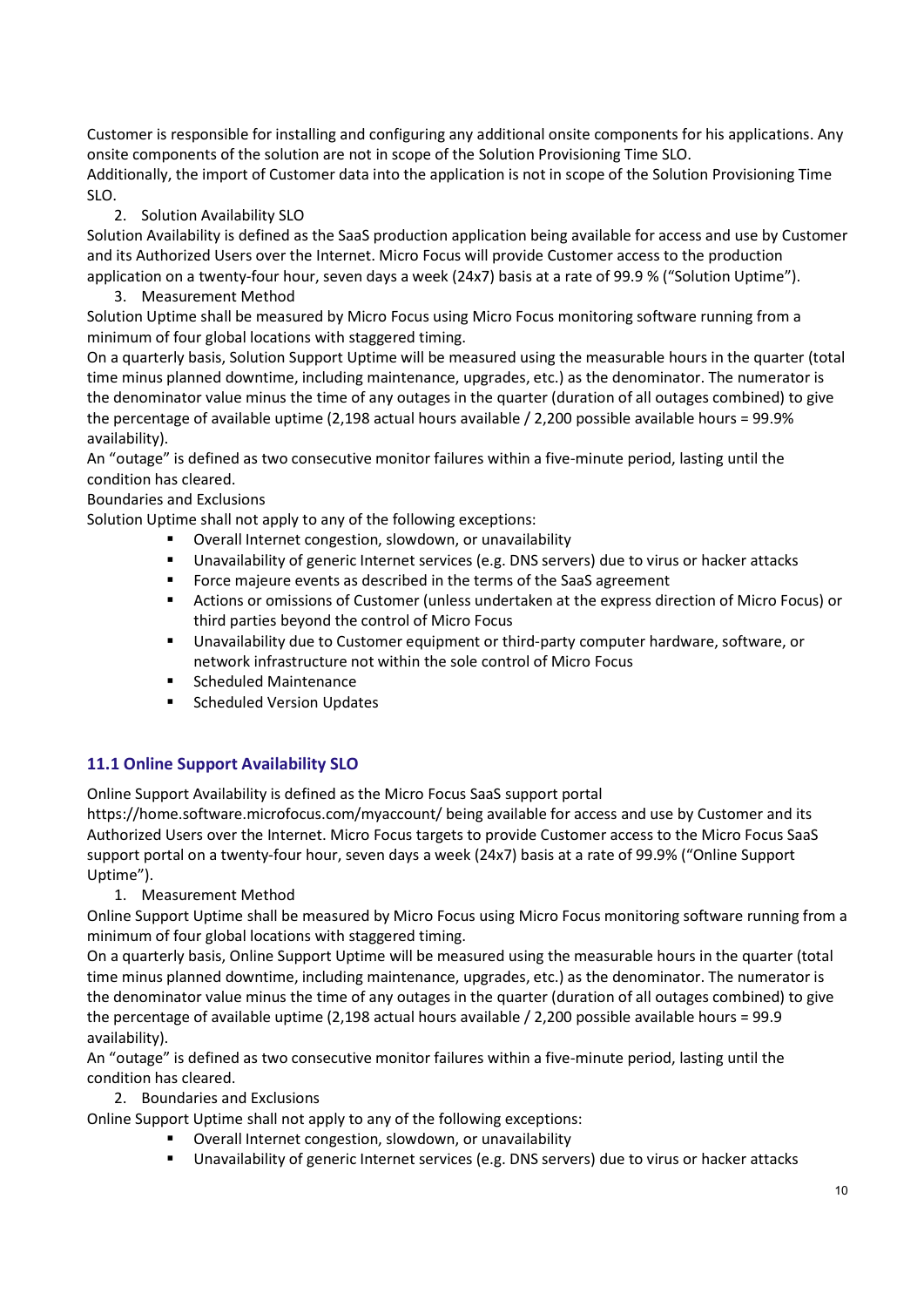- Force majeure events as described in the terms of agreement
- Actions or inactions of Customer (unless undertaken at the express direction of Micro Focus) or third parties beyond the control of Micro Focus
- Unavailability due to Customer equipment or third-party computer hardware, software, or network infrastructure not within the sole control of Micro Focus
- Scheduled Maintenance

# 11.2 Initial SaaS Response Time SLO

The Initial SaaS Response Time refers to the Service Support. It is defined as the acknowledgment of the receipt of a customer request and the assignment of a case number for tracking purposes. Initial SaaS Response will come as an email to the requester and include the case number and links to track it using Micro Focus online customer portal. The Initial SaaS Response Time covers both service request and support requests. Micro Focus targets to provide the Initial SaaS Response no more than one hour after the successful submission of a customer request.

# 11.3 SaaS Support SLOs

There are two types of SaaS Support SLOs: Service Request and Support Request SLOs.

- The Service Request SLO applies to the majority of routine system requests. This includes functional system requests (product add/move/change), informational, and administrative requests.
- The Support Request SLO applies to issues that are not part of the standard operation of the service and which causes, or may cause, an interruption to or a reduction in the quality of that service.

The Response and Resolution Targets are provided as guidelines and represent typical request processing by Micro Focus SaaS support teams. They in no way create a legal requirement or obligation for Micro Focus to always respond in the stated time. The Response and Resolution Targets, including their scope and determining factors (such as impact and urgency).

#### 11.4 Termination Data Retrieval Period SLO

The Termination Data Retrieval Period is defined as the length of time in which the customer can retrieve a copy of their customer SaaS application data from Micro Focus. Micro Focus targets to make available such data for download in the format generally provided by Micro Focus for 30 days following the termination of the SaaS Order Term.

# 12.Standard Service Requirements

#### 12.1 Roles and Responsibilities

This section describes general Customer and Micro Focus responsibilities relative to the SaaS application service. Micro Focus's ability to fulfill its responsibilities relative to SaaS is dependent upon Customer fulfilling the responsibilities described below and elsewhere herein: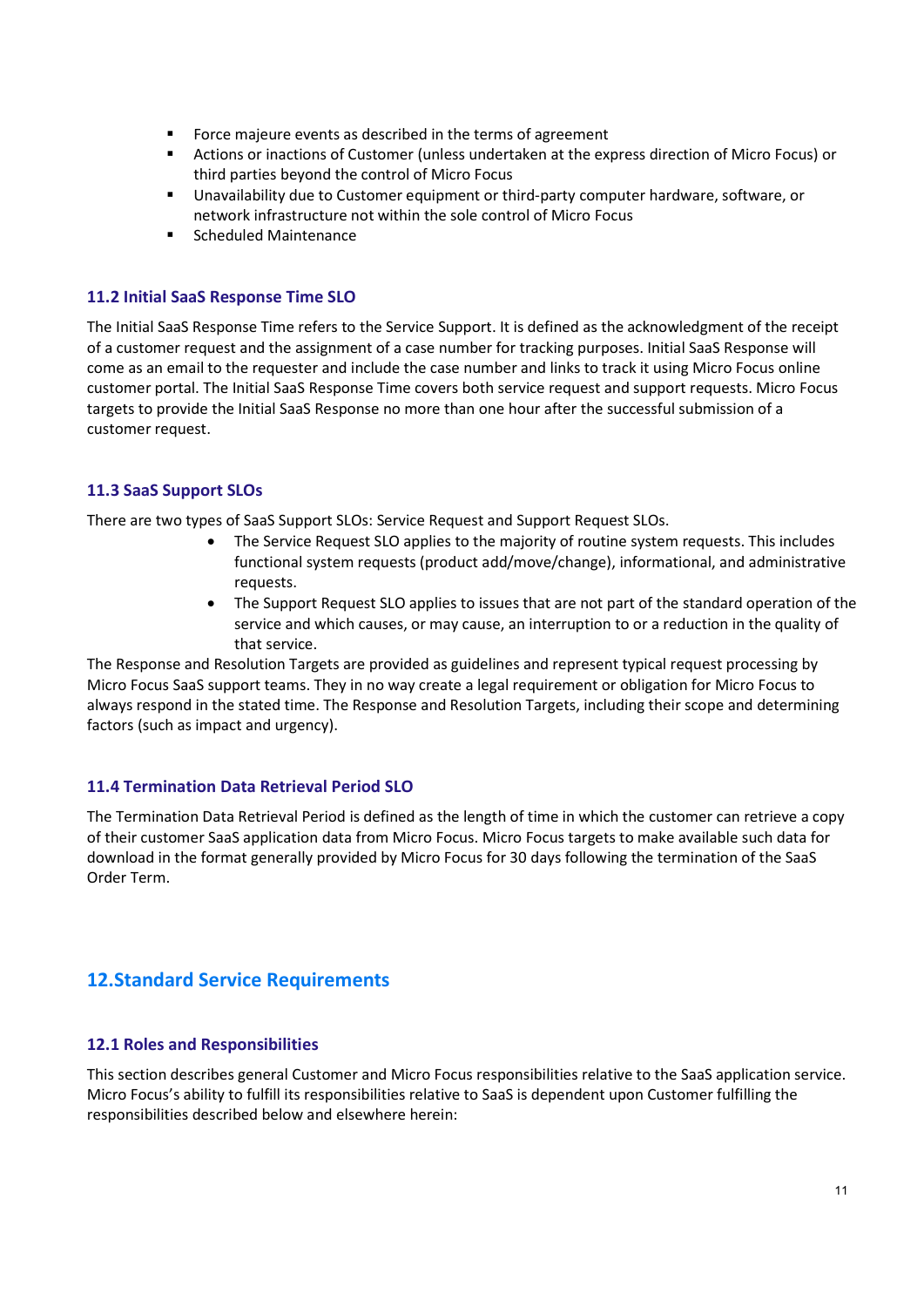# 12.2 Customer Roles and Responsibilities

| <b>Customer Role</b>               | <b>Responsibilities</b>                                                                                                 |
|------------------------------------|-------------------------------------------------------------------------------------------------------------------------|
| <b>Business owner</b><br>$\bullet$ | Owns the business relationship between the<br>customer and Micro Focus                                                  |
| $\bullet$                          | Owns the business relationship with the range of<br>departments and organizations using Micro Focus<br>SaaS application |
|                                    | Manages contract issues                                                                                                 |
| Project                            | Coordinates customer resources as necessary                                                                             |
| manager                            | Serves as the point of contact between the customer<br>and Micro Focus                                                  |
|                                    | Drives communication from the customer side                                                                             |
| $\bullet$                          | Serves as the point of escalation for issue resolution<br>and service-related issues                                    |
| Administrator<br>$\bullet$         | Serves as the first point of contact for the SaaS<br>application end users for problem isolation                        |
|                                    | Performs Micro Focus SaaS application administration                                                                    |
| $\bullet$                          | Provides tier-1 support and works with Micro Focus to<br>provide tier-2 support                                         |
|                                    | Coordinates end-user testing as required                                                                                |
| $\bullet$                          | Leads ongoing solution validation                                                                                       |
|                                    | Trains the end-user community                                                                                           |
|                                    | Coordinates infrastructure-related activities at the<br>customer site                                                   |
|                                    | Owns any customization                                                                                                  |
| <b>Subject matter</b><br>expert    | Leverages the product functionality designed by<br>Customer's SaaS application administrators.                          |
|                                    | Provides periodic feedback to the SaaS application<br>Administrator                                                     |

# 12.3 Micro Focus Roles and Responsibilities

| <b>Micro Focus Role</b>                         | <b>Responsibilities</b>                                                                                                                                                                                                                                                    |
|-------------------------------------------------|----------------------------------------------------------------------------------------------------------------------------------------------------------------------------------------------------------------------------------------------------------------------------|
| <b>Service Operations Center</b><br>staff (SOC) | Primary point of contact for service requests. The<br>customer can contact the Service Operations Center fo<br>all services such as support and maintenance, or issues<br>regarding availability of the SaaS application<br>Provides 24x7 application support<br>$\bullet$ |